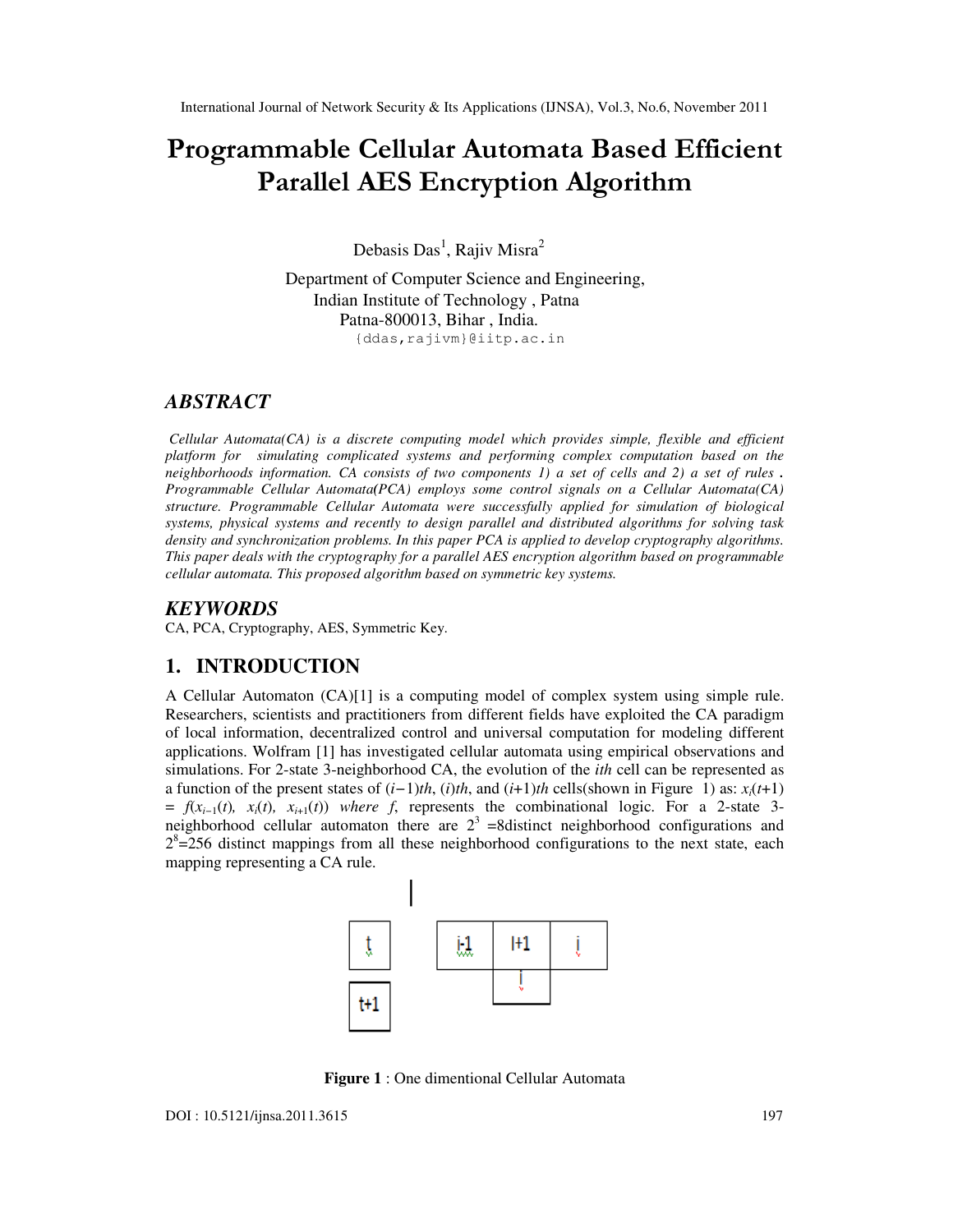The main aspect of cryptography and network security due to rapid development of information technology application. Cryptographic technique[2] based on two categories (1)symmetric key and (2)public key. CA based public cipher was proposed by guan[3].Stream CA based encryption algorithm was first proposed by wolfram[4]. Block encryption using hybrid additive cellular automata was proposed by Petre Anghelescu et. al[5].Cellular Automata computations and secret key cryptography was proposed by F. Seredynski et. al[6]. Block cipher based on reversible cellular automata was proposed by M. Seredynski and P. Bouvary[7].

#### **1.1. Concept of Cellular Automata**

Cellular Automata(CA)[1] is a collection of cells and each cell change in states by following a local rule that depends on the environment of the cell. The environment of a cell is usually taken to be a small number of neighboring cells. Figure 2 shows two typical neighborhood options (a) Von Neumann Neighborhood (b) Moore Neighborhood.



**Figure 2** : (a) Von Neumann Neighborhood (b)Moore Neighborhood

#### **1.2. Concept of Programmable Cellular Automata**

In Programmable Cellular Automata (PCA)[1], the Combinational Logic (CL) of each cell is not fixed but controlled by a number of control signals. As the matter of fact, PCA are essentially a modified CA structure. It employs some control signals on a CA structure. By specifying certain values of control signals at run time, a PCA can implement various functions dynamically in terms of different rules. A huge flexibility into this programmable structure can be introduced via control signals in CL. For an n-cell CA structure can be used for implementing 2*<sup>n</sup>* CA configurations. In Figure 3 shows a 3-cell programmable CA structure and a PCA cell.



**Figure 3**: (a) A 3-cell Programmable CA Structure (b) A PCA cell

## **1.3. Type of Cellular Automata**

Different variation of CA have been proposed to ease the design and modeling of complex Systems.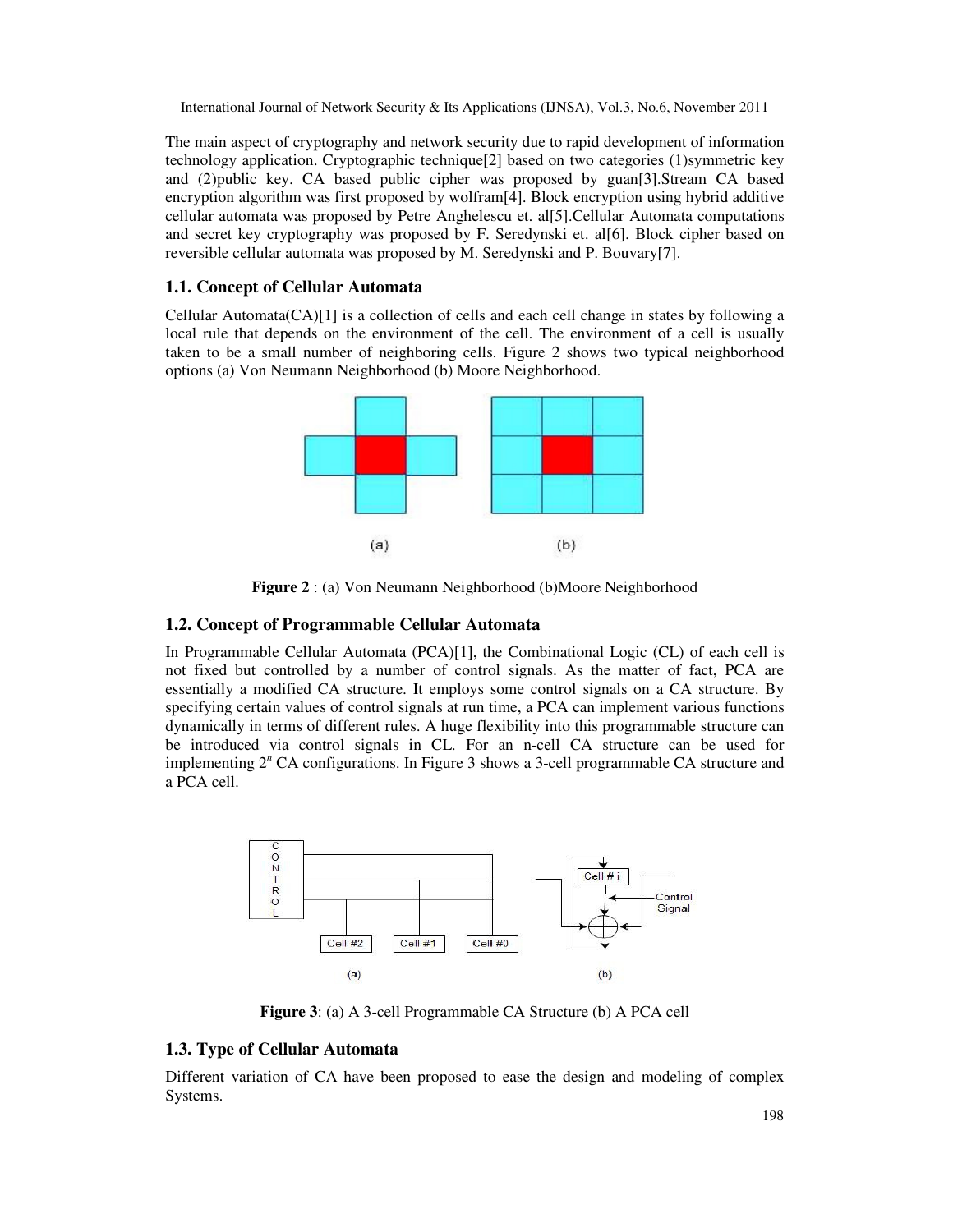## **1.3.1. Linear CA**

 The Linear Cellular Automata have been explored by S. Nandi, B.K. Kar, and P. Pal Chaudhuri et al.[10]. If the Rule of CA involves only XOR logic then it is called the linear rules .A CA with all the cells having linear rules is called linear CA. In linear CA, the next state function applied at each cell follows the operation of Galois field(GF())[11]. The linear CA are also termed as  $GF(q)$  CA where q is a prime number.

## **1.3.2. Complement CA**

The Complement Cellular Automata have been explored by S. Nandi, B.K. Kar, and P. Pal Chaudhuri et al[10]. If the Rule of CA involves only XNOR logic then it is called the Complement rules . A CA with all the cells having Complements rules is called Complement CA.

## **1.3.3. Additive CA**

The Additive Cellular Automata have been explored by S.Nandi, B.K. Kar, and P. Pal Chaudhuri et al[10].A CA having a combination of XOR and XNOR rules is called Additive CA. They matrix algebraic tools that characterize Additive CA and help develop its applications in the field of VLSI testing. The Additive CA schemes based on easily testable FSM, bit-error correcting code, byte error correcting code, and characterization of 2D cellular automata. The Additive CA used in universal pattern generation, data encryption, and synthesis of easily testable combinational logic. The new characterizations of additive CA behavior , Additive CA-based tools for fault diagnosis, and a wide variety of applications to solve real-life problems.

#### **1.3.4. Uniform CA**

The Uniform Cellular Automata have been explored by S.Nandi, B.K. Kar, and P. Pal Chaudhuri et al[10]. If all the cells obey the same rule,then the CA said to be a Uniform CA.

## **1.3.5. Hybrid CA**

The Hybrid Cellular Automata have been explored by P. Anghelescu,S. Ionita and E. Sofron et al[10].If all the cells obey the different rule, then the CA said to be a Hybrid CA. The hybrid CA has been especially applied in a linear/additive variant in which the rule set can be analyzed through matrix algebra [10]. In [11] Das has shown that a three neighborhood additive CA can be represented by a tri diagonal matrix a matrix which has the elements of its diagonal and two off-diagonals as non-zero. The properties of CA with varying (non-uniform) neighborhoods.

#### **1.3.6. Null Boundary CA**

 The Null Boundary Cellular Automata have been explored by A. Kundu and A.R.Paul et al. [8].A CA said to be a null boundary CA if both the left and right neighbour of the leftmost and rightmost terminal cell is connected to logic 0. One-dimensional (1D) Cellular Automata (CA)over finite fields are studied in which each interior (local) cell is updated to contain the sum of the previous values of its two nearest (left & right) neighbors along with its own cell value. Boundary cells are updated according to Null Boundary conditions. For a given initial configuration, the CA evolves through state transitions to an attracting cycle which is defined as attractor / basin . The number of cycles can be determined from the minimal polynomial and characteristic polynomial of the updated matrix which is formed by the linear CA. For detailed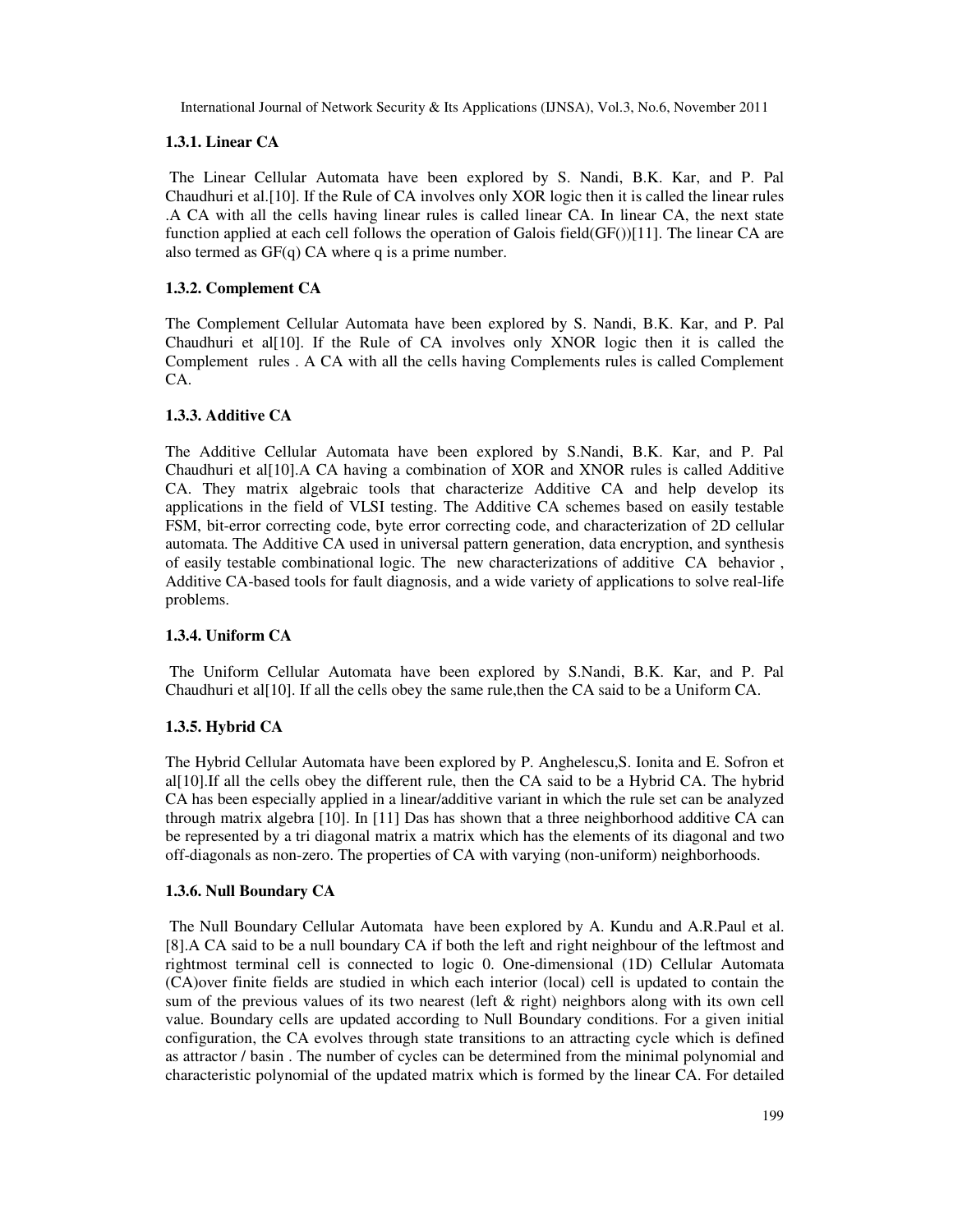theoretical study, follow [10]. But, in case of non-linear CA, matrix can not be formed since it does not follow any regular mathematics.

#### **1.3.7. Periodic Boundary CA**

The Periodic Boundary Cellular Automata have been explored by P. Anghelescu,S. Ionita and E. Sofron et al[8].In Periodic Boundary CA the rightmost cell as the left neighbour of leftmost cell. Similarly ,the leftmost cell is considered as the right neighbour of rightmost cell. So, it is like a circular linked list data structure.

#### **1.3.8. Programmable CA**

The Programmable Cellular Automata have been explored by P. Anghelescu,S. Ionita and E. Sofron et al<sup>[12]</sup>.A CA is called Programmable CA if it employs some control signals. By specifying values of control signal at run time, programmable CA can implement various function dynamically.

#### **1.3.9. Reversible CA**

 The Reversible Cellular Automata have been explored by M. Seredynski and P. Bouvry et al[7]. A CA is said to be reversible CA in the sense that the CA will always return to its initial state. The Interesting Property of Being the Reversible which Means that not only forward but also reverse iteration is possible. Using Reversible Rule it is always possible to return to an initial state of CA at any point. One Rule is used for forward iteration and Another Rule, reversible to the first one ,is used for backward iteration This type CA used in Cryptography.

#### **1.3.10. Non-Linear CA**

The Non-Linear Cellular Automata have been explored by S. Das et al[13]. In non linear CA we are used CA with all possible logic. This paper establishes the non-linear CA as a powerful pattern recognizer.

#### **1.3.11. Generalized Multiple Attractor CA**

 The special class of *CA*, referred to as GMACA[15] *(*Generalized Multiple Attractor Cellular Automata*)*, is employed for the design. The desired CA model, evolved through an efficient implementation of genetic algorithm, is found to be at the edge of chaos. Cellular automata are mathematical idealizations of complex systems in discrete space and time.

#### **1.3.12. Fuzzy CA:**

The Fuzzy Cellular Automata have been explored by P. Maji and P. Pal Chaudhuri et al[14]. Fuzzy CA means CA with fuzzy logic. Application of fuzzy CA in pattern recognition. A special class of CA referred to as Fuzzy CA (FCA)[14] is employed to design the pattern classifier. In simple CA can handle only the Binary Patterns. In Fuzzy Cellular Automata, Each cell assumes a state and a Rational Value in [0,1].If We develop Hybrid System using CA then it is the combination of CA, Neural Network and fuzzy set or the combination of CA, Fuzzy set and Rough set.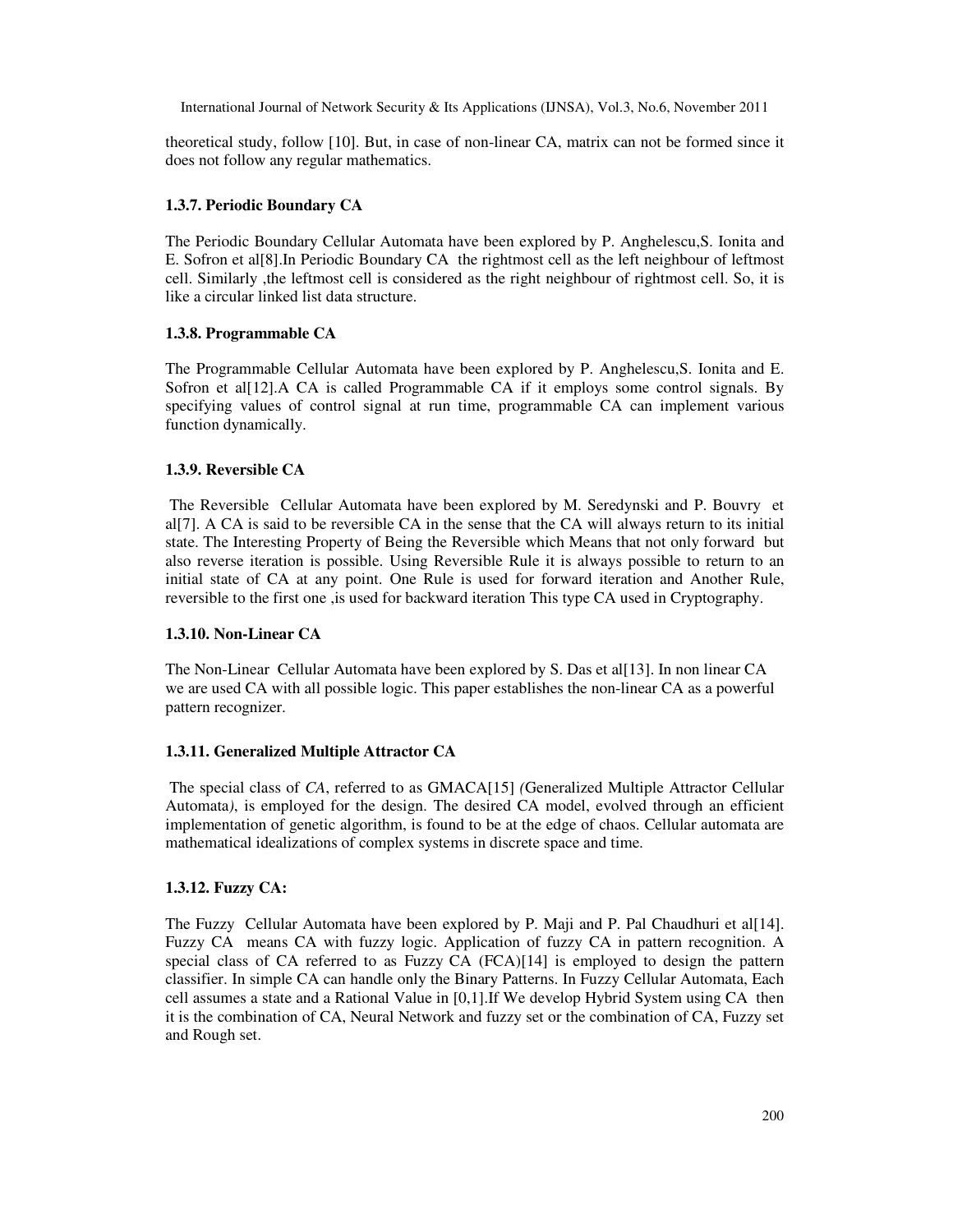## **1.4 . Advantages of CA in Various Research Fields**

#### **1.4.1. Sequential Fault Convergence**

 In Hardware Implementation[9] of CA, the experimental Result show that our cellular Automata produces better sequential fault convergence then the linear feedback shift register .Here we are applying the linear hybrid cellular automata rules[12].

#### **1.4.2. Memorizing Capacity**

The memorizing capacity of a highbred 3-neighborhood CA is better then that of Hopfield network. the Hopfield network is the model of neural network known for it association capacity.

#### **1.4.3. Simulation Performance**

 A cellular Automata Machine can achieve simulation performance of at least several order of magnitude higher than that can be achieved with a conventional computer at compactable cost.

#### **1.4.4.** T**heoretical Framework**

A theoretical framework to study CA evolution based on graph theoretic formulation**.** A graph named as RVG ( Rule Vector Graph ) can be derived from the rule vector of a CA employing linear and non-linear rules. CA evolution can be characterized from the study of RVG properties.

#### **1.4.5**. **Soft Computing**

A soft computing tool for CA synthesis A methodology is under development for evolution of SOCA ( Self Organizing CA ) to realize a given global behavior.

#### **1.4.6. Modeling Tools**

Modeling Tools Based on the CA theory developed, a general methodology is under development to build a CA based model to simulate a system. The modeling tool enables design of a program to be executed on PCA ( Programmable CA) to simulate the given system environment.

#### **1.4.7. Pattern recognition**

 Pattern recognition in the current Cyber Age, has got wide varieties of applications. CA based Pattern Classification / Clustering methodologies are under development based on the theoretical framework.

#### **1.4.8. CA-Encompression**

 CA-Encompression (Encryption + Compression **)** ,In the current cyber age, large volume of different classes of data - text, image, graphics, video, audio, voice, custom data files are stored and/or transferred over communication links. Compression and security of such data files are of major concern. Solutions to these problems lie in the development of high speed low cost software/hardware for data compression and data encryption. CA-Encompression technology is being developed as a single integrated operation for both compression and encryption of specific classes of data files such as medical image, voice data, video conference , DNA sequence, Protein sequence etc. Both lossy and lossless encompression are under development based on CA model.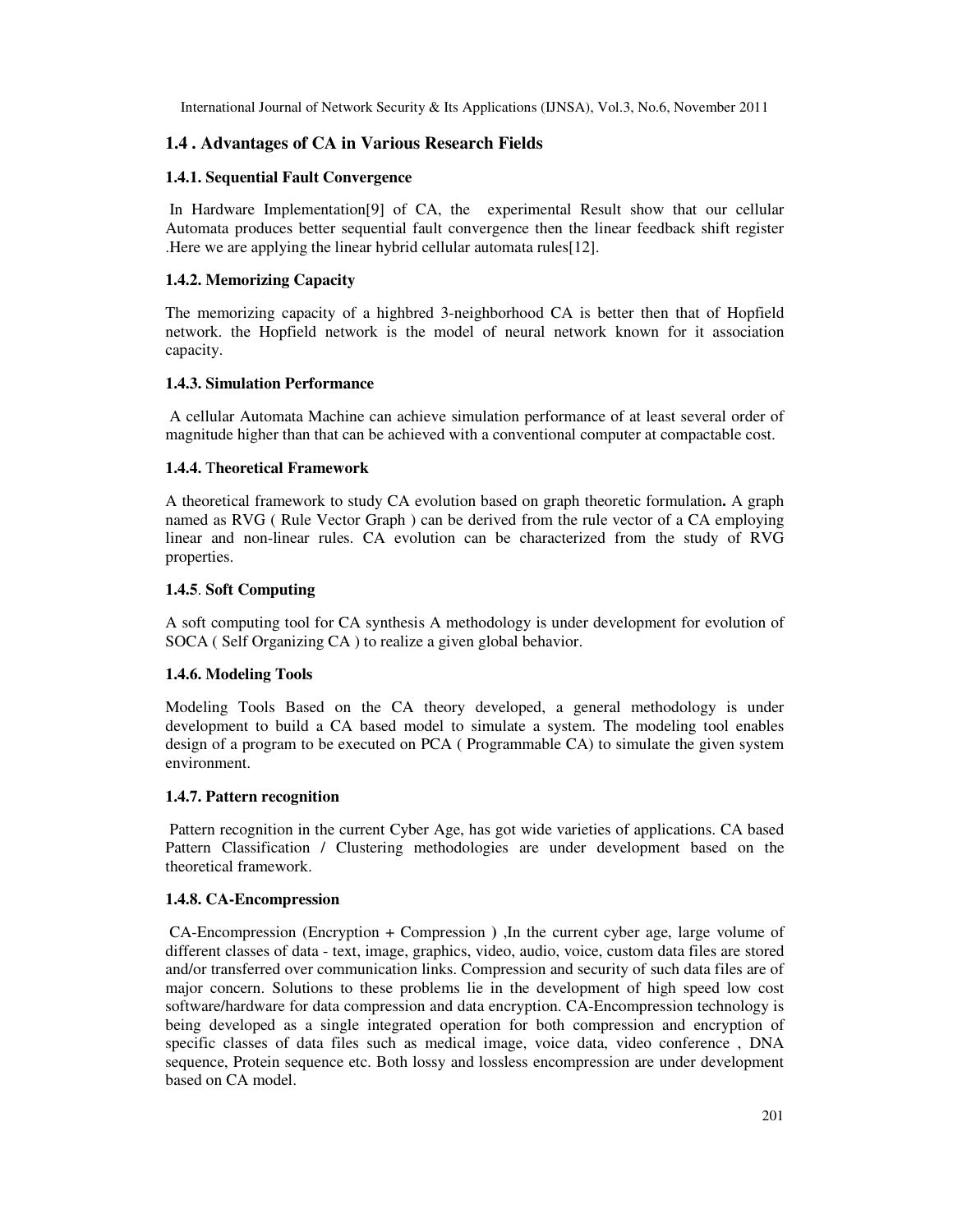## **1.4.9. CA Compression**

Standalone CA Compression or CA-Encryption Technology Instead of a single integrated operation of compression and encryption, if a user demands only Compression or only Encryption, it can be supported using standalone packages (software / hardware version).

## **1.4.10 CA Based AES**

CA based AES (Advanced Encryption System) ,As AES is the most popular security package, CA based implementation of AES algorithm in underway for development of low cost, high speed hardwired version of AES, is under development.

## **1.5. AES Encryption Algorithm**

The Advance Encryption Standard [2] is a block cipher that encrypts and decrypts a data block of 128 bits. It provides extra flexibility over that required of an AES candidate, in that both the key size and the block size may be chosen to be any of 128, 192, or 256 bits but for the Advanced Encryption Standard (AES) the only length allowed is 128. It uses 10, 12 or 14 rounds[2]. The key size, which can be 128, 192 or 256 bits[2], depends on the number of round.

## **1.5.1 General Design of AES Encryption**

In Figure 4 [2] shows the general design for the encryption algorithm; the decryption algorithm[2] is similar, but round keys are applied in the reverse order. In this figure-4 Nr defines the number of rounds. There is a relationship between number of rounds and the key size, which means we can have different AES versions; they are AES-128, AES-192 and AES-256. The round keys, which are created by the key-expansion algorithm, are always 128 bits, the same size as the plaintext or cipher text block.

The above figure 4 shows the structure of each round. Each round takes a state and creates another state to be used for the next transformation or the next round. The pre-round section uses only one transformation (AddRoundKey); the last round uses only three transformation(MixColumns transformation is missing).

To provide security, AES uses four types of transformations: substitution, permutation, mixing and key adding.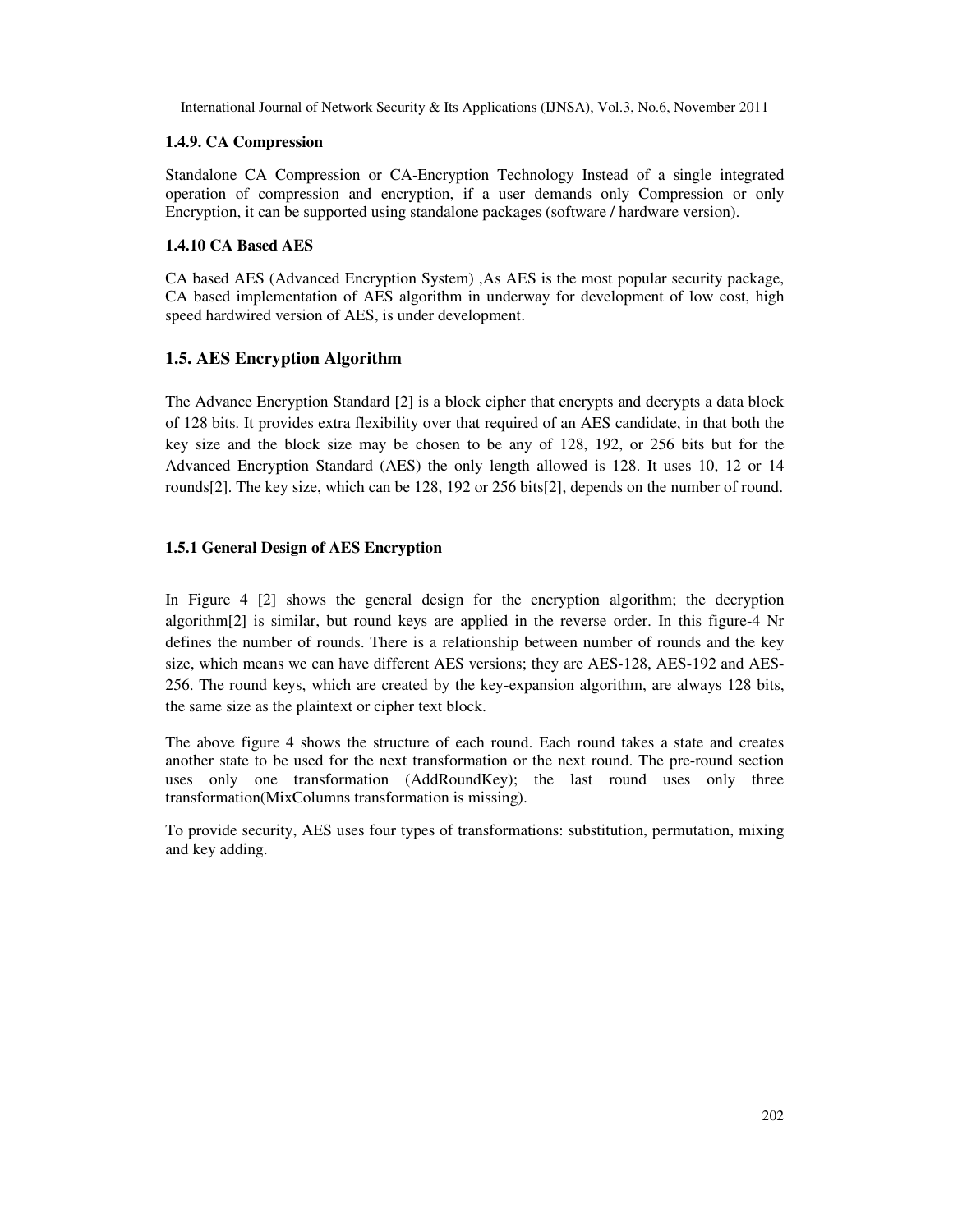

International Journal of Network Security & Its Applications (IJNSA), Vol.3, No.6, November 2011

**Figure 4:** AES Block Diagram

#### **1.5.1 Substitution**

The first transformation, SubBytes, is used at the encryption site. In the SubByte transformation, the state is treated as a 4x4 matrix of bytes. Transformation is done one byte at a time. The SubByte operation involves 16 independent byte-to-byte transformation. This transformation is non-linear byte transformation.

InvSubByte is the inverse of SubBytes. The transformation is used at decryption site.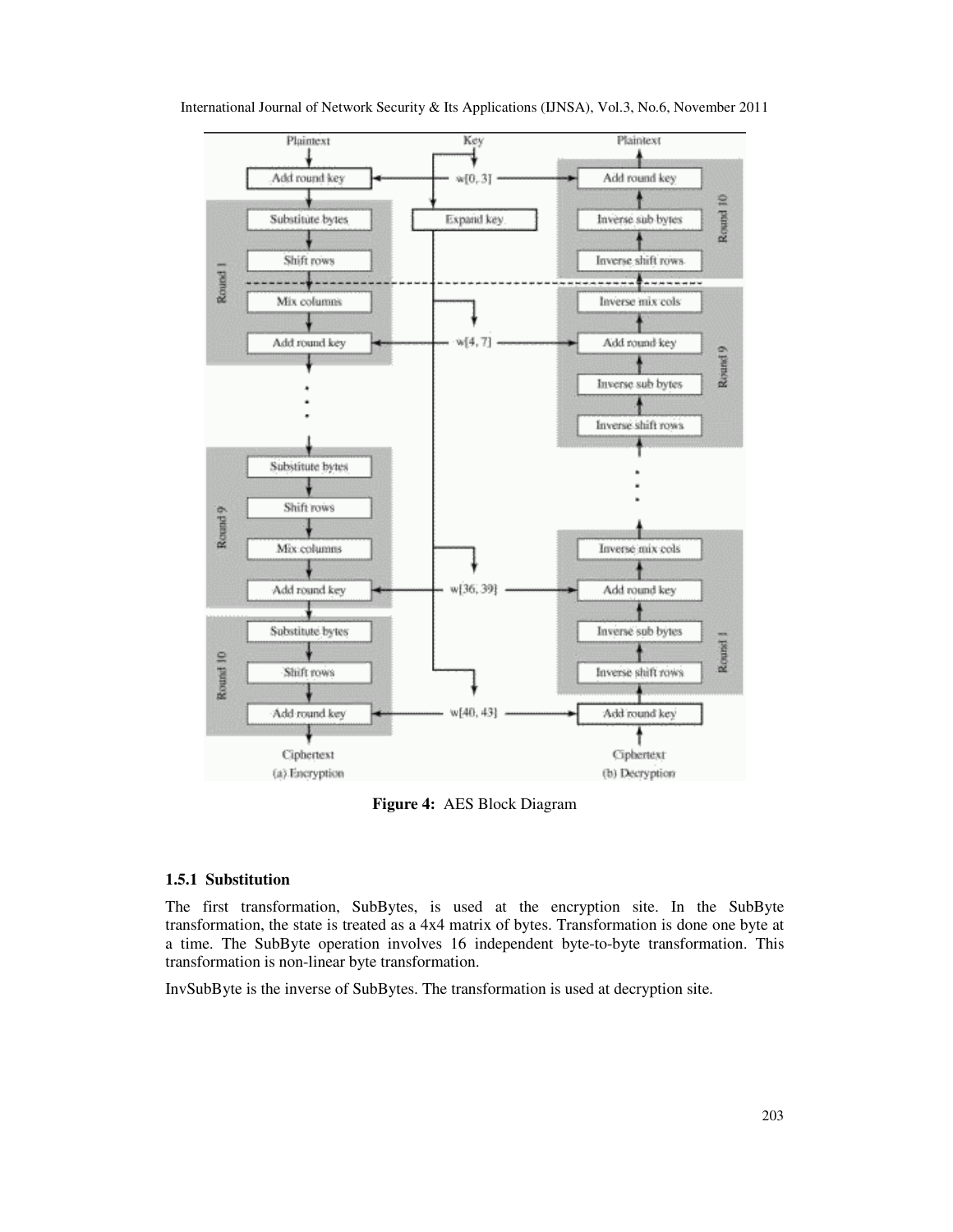## **1.5.2 Permutation**

Next transformation in round is shifting, which permutes the bytes. Shifting is done at the byte level. In the encryption the transformation is called ShiftRows and the shifting is to the left. The number of shifts depends on the row number( $0,1,2$  or 3) of the state matrix.

In the decryption, the shifting is called InvShiftRows and the shifting is to the right.

## **1.5.3 Mixing**

The mixing transformation changes the contents of each byte by taking four bytes at a time and combining them to recreate four new bytes. The mixing can be provided by matrix multiplication. The MixColumn transformation operates at the column level; it transforms each column of the state to a new column. The transformation is actually a matrix multiplication of a state column by a constant square matrix.

The InvMixColumn transformation is basically the same as the MixColumns transformation and it is used at the decryption site.

## **1.5.4 Key Adding**

AddRoundKey also proceeds one column at a time. AddRoundKey adds a round key word with each state column matrix.

## **1.5.5. Analysis of AES**

- a. AES is more secure than DES due to the larger key size. For DES we need  $2^{56}$  tests to find the keys; for AES we need  $2^{128}$  tests to find the key.
- b. The strong diffusion and confusion provided by the different transformation removes any frequency pattern in the plaintext.
- c. The algorithms used in AES are so simple that they can be easily implemented using cheap processors and a minimum amount of memory.

# **2. PROPOSED AES ENCRYPTION ALGORITHM BASED ON PCA**

#### **2.1 Introduction**

The Programmable Cellular Automata based on the elementary CA. proposed scheme is based on two CA one is elementary CA and the other is PCA. This PCA is used to provide real time keys for the block cipher. The block diagram of programmable cellular automata encryption systems is presented in Figure 5.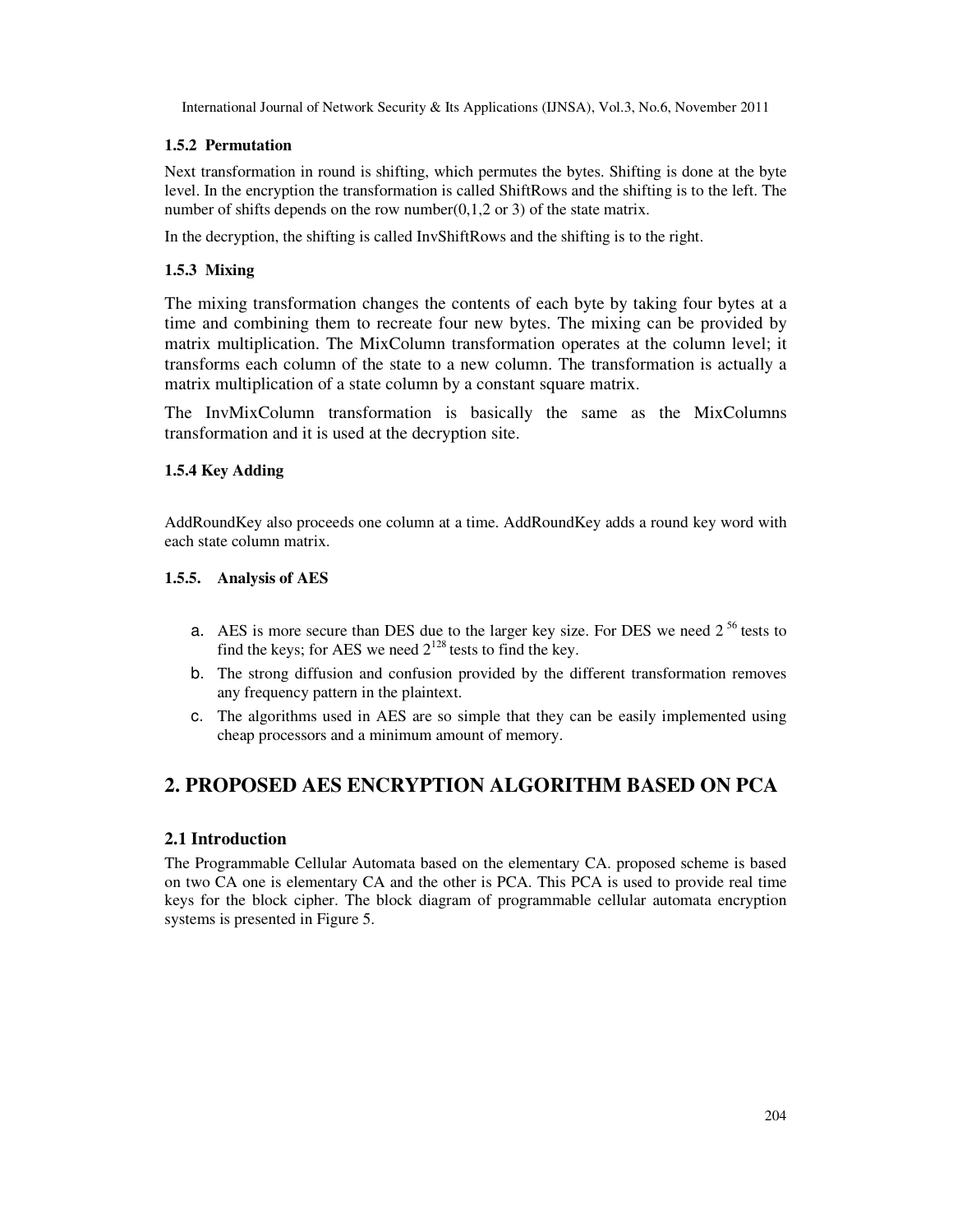

**Figure 5**: Block Diagram of AES Encryption System Based on PCA

## **2.2 Proposed Algorithm**

## **Algorithm: AES Enciphering and Deciphering Process Based on PCA**

**Input :** Given Plain Text / Cipher Text

**Output :** Cipher Text / Plain Text

**1 :** Enter the initial state of PCA, Convert decimal value to binary and store in an Array,  $A[\ ]$ ,

**2:** for  $j=1$  to  $2^n$ 

**3 :** for i=1 to n

**4:** Apply the corresponding rule on the ith Cell, A[i].

**5:** Store the next state value, convert binary to decimal value

End of loop2 ,

End of loop1.

**6**. Create state transition diagram(or Rule Vector Graph(RVG)[8]: A Graph based on rule vector of PCA is called Rule Vector Graph. A node in RVG represents a set of RMTs(Rule Mean Time) while an edge between a pair of nodes represents the next state value  $(0 / 1)$  of a cell for specific RMTs. ) of cycle length using Rule Vector ( Rule Vector: The Sequence of rules  $R_0, R_1, \ldots, R_{n-1}$ , where ith cell is configure with rule  $R_i$ ) and apply the corresponding rule.

**7 :** Insert the value of plain text into original state of PCA.

**8 :** If it is goes to its intermediate state after four cycles then

**9:** Plain Text is enciphered into cipher text.

**10 :** Else after running another four cycle the intermediate state return back to its original state.

 **11:** The cipher text is deciphered into plain text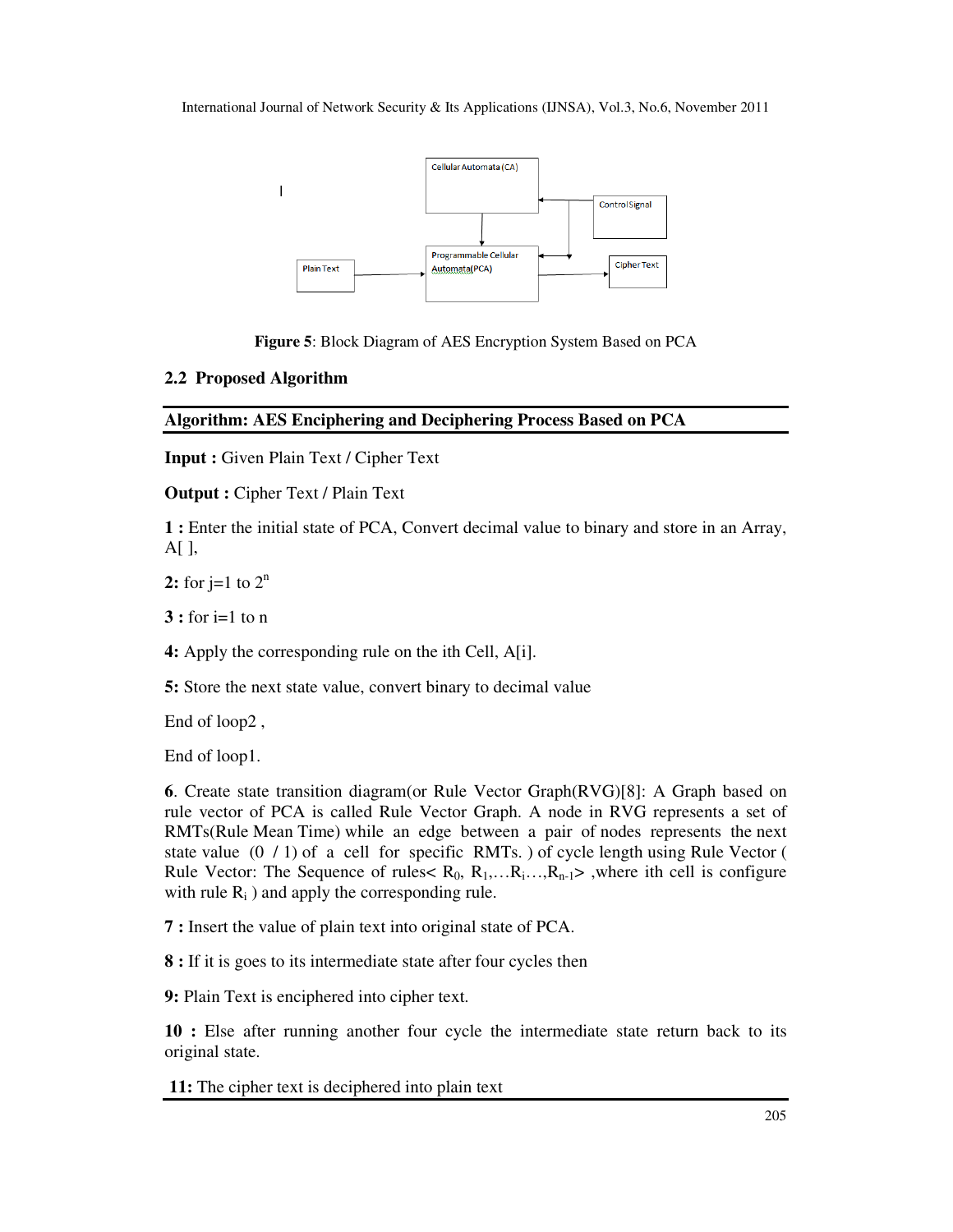#### **2.3. Rules for PCA**

The rules specify the evolution of the PCA from the neighborhood configuration to the next state and these are presented in Table 1. The corresponding combinational logic of rule 51, rule 195 and rule 153 for CA can be expressed as follows:

#### **Rule 51: ai(t+1) : NOT(ai(t))**

#### **Rule 195 : ai(t+1) : ai-1(t) XNOR ai(t)**

#### **Rule 153 :**  $a_i(t+1)$  **:**  $a_i(t)$  **XNOR**  $a_{i+1}(t)$

*Table 1: The rules That Updated The next state of the CA cells :* 

| Rule | 111 | 110 | 101 | 100 | 011 | 010 | 001 | 000 |
|------|-----|-----|-----|-----|-----|-----|-----|-----|
| 153  |     |     |     |     |     |     |     |     |
| 195  |     |     |     |     |     |     |     |     |
| 51   |     |     |     |     |     |     |     |     |

The operation of the simple PCA can be represented by the state transition graph. Each node of the transition graph represents one of the possible states of the PCA. The directed edges of the graph correspond to a single time step transition of the automata.

#### **2.4 Procedure to Construct Transition Diagram**

Considering the rule vector < 51,51,195,153*>* with length 4 so, the total number of states are  $2^4$  = 16 states means 0000 to 1111. By using the rule vector if the start state is 0000 then next state is 1111 as shown in Figure 6 and continuing the process finally it returns back to state 0000 by completing a cycle. Initial state at time (t) : 0 0 0 0(left and right most cell connected to logic 0).



**Figure 6 :** State Changes from 0—15—2—13—0 using Rule Vector <51, 51, 195, 153 >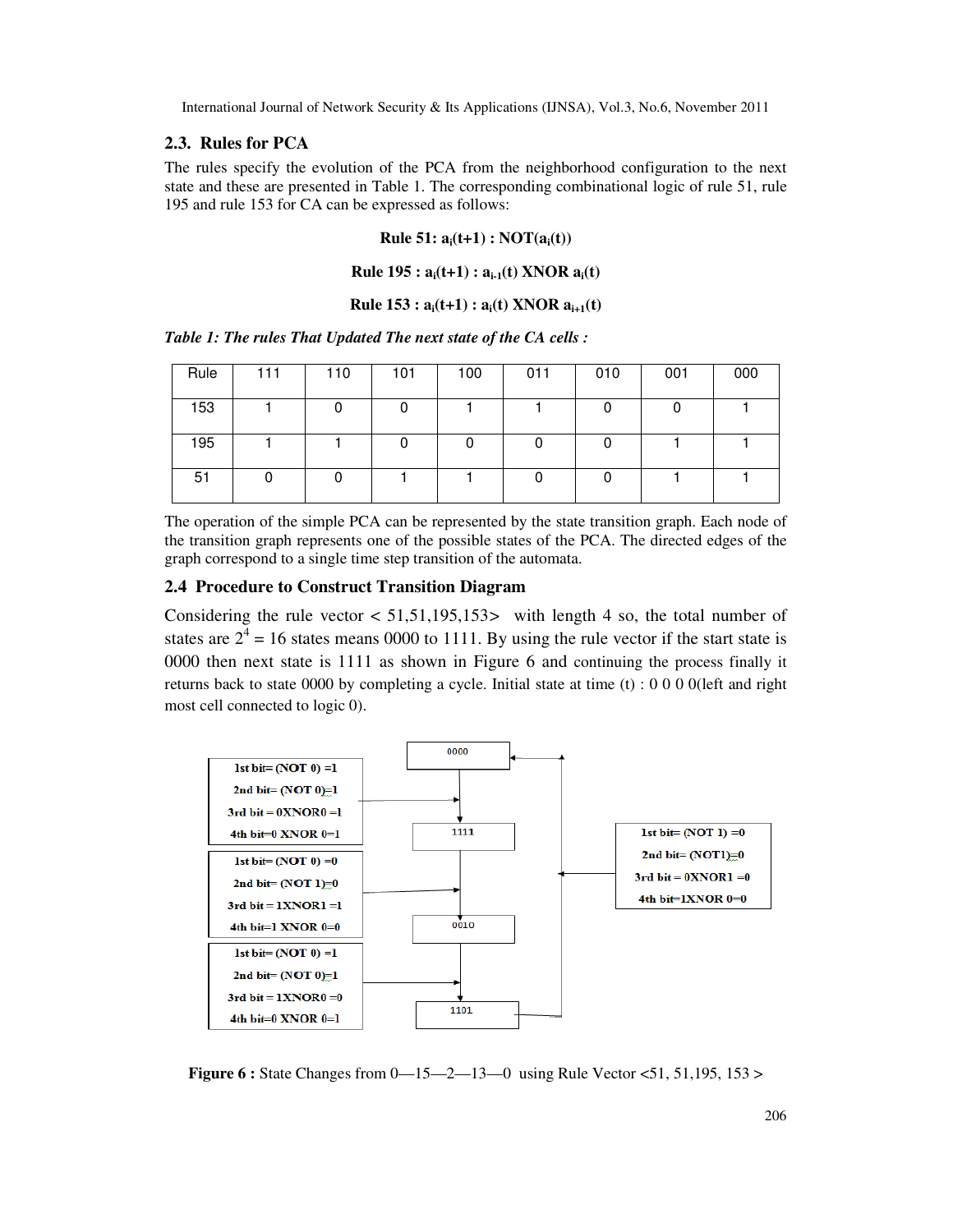If the start is 0001 then next state will be 1110 (shown in Figure 7) and continuing the process finally it returns back to state 0001 by completing a cycle. Initial state at time  $(t)$ : 0 0 0 1(left and right most cell connected to logic 0).



 **Figure 7:** State Changes, 1—14—3—12—1 using Rule Vector *<*51*,* 51*,* 195*,* 153>

If the start is 0100 then next state will be 1001 (shown in Figure 8) and continuing the process finally it returns back to state 0100 by completing a cycle. Initial state at time (t) : 0 1 0 0 (left and right most cell connected to logic 0).



 **Figure 8:** State Changes, 4—9—6—11—4 using Rule Vector *<*51*,* 51*,* 195*,* 153>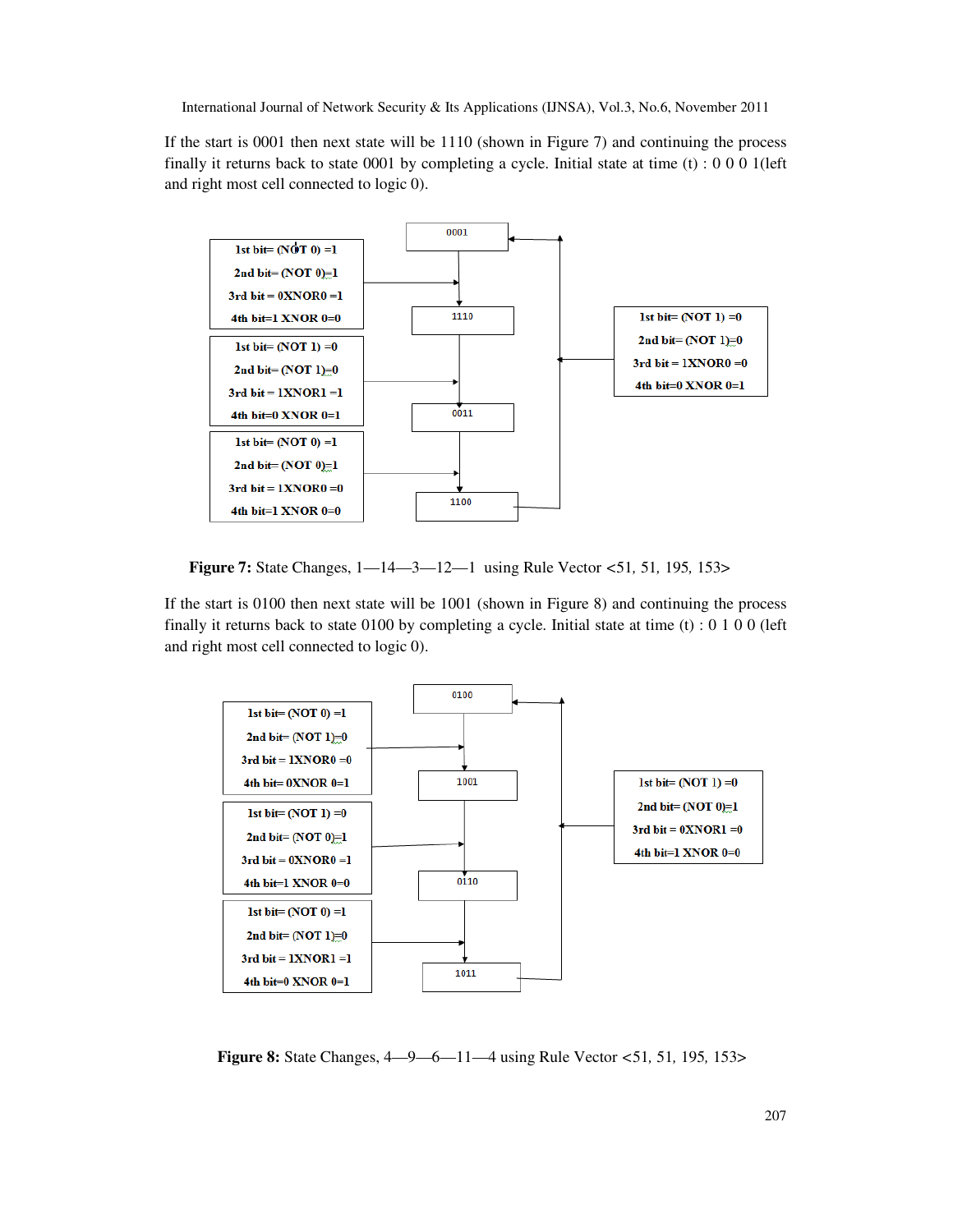If the start is 0101 then next state will be 1000 (shown in Figure 9) and continuing the process finally it returns back to state 0101 by completing a cycle. Initial state at time (t) : 0 1 0 1 (left and right most cell connected to logic 0).



**Figure 9:** State Changes, 5—8—7—10—5 using Rule Vector *<*51*,* 51*,* 195*,* 153>



**Figure 10**: State Transition Diagram of PCA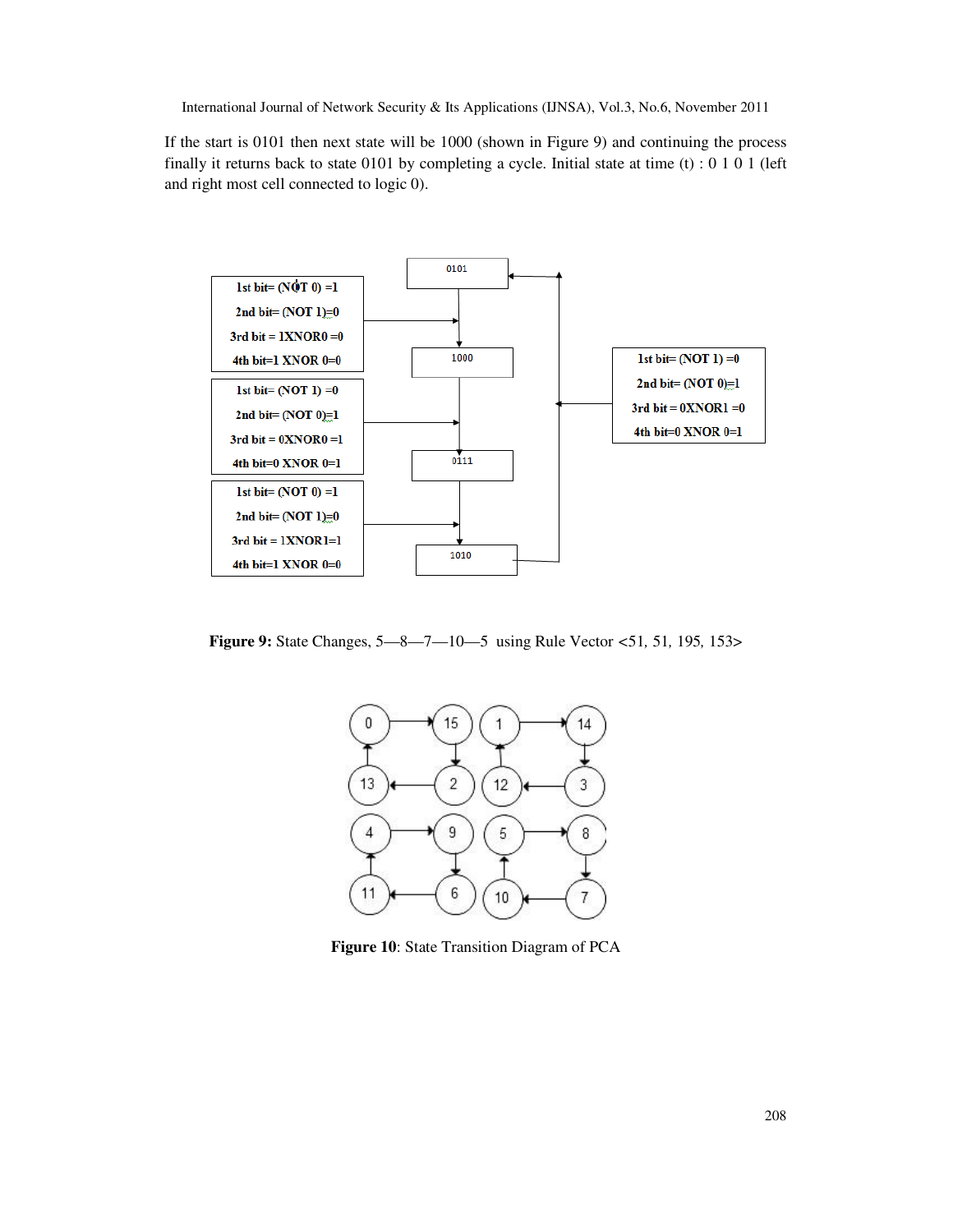| C <sub>1</sub> | C <sub>2</sub> | Rule    |
|----------------|----------------|---------|
|                |                | Applied |
|                |                | 51      |
|                |                | 51      |
|                |                | 195     |
|                |                | 153     |

|  |  |  |  | <b>Table 2: Rule Selection Table</b> |  |
|--|--|--|--|--------------------------------------|--|
|--|--|--|--|--------------------------------------|--|

In Figure 10. the State Transition Diagram of PCA has four equal length cycles, each cycle has a cycle length 4. The rule selection table presented in Table 2. Considering this PCA as an enciphering function and defining a plain text as its original state it goes to its intermediate state after two cycles which is enciphering process. After running another four cycles, the intermediate state returns back to its original state which deciphers cipher text into plain text ensuring deciphering process.

# **3. PERFORMANCE ANALYSIS**

The ICEBERG [9] scheme that proposed with the objective for efficient hardware implementation was not efficient for software implementation. The execution speed of AES code and the proposed code on a Intel Core 2 Duo 2.0 GHZ, in openMP platform. The results are tabulated in Table 3.

| Key Size  | <b>AES</b>     | Proposed Scheme  |
|-----------|----------------|------------------|
| $128$ bit | 1.33 micro sec | $1.05$ micro sec |
| $192$ bit | 1.57 micro sec | 1.24 micro sec   |
| $256$ bit | 1.79 micro sec | 1.44 micro sec   |

*Table 3: Execution Time for AES and Proposed Scheme* 

Implementation speed of our scheme was found to be faster than AES for all key sizes. This could be possible due to the inherited parallelism feature of PCA. Performance result of AES and Proposed Scheme shown in figure 11. The comparision result of AES and proposed scheme based on execution time(In micro second) and different key size(128 bit, 192 bit, 256 bit).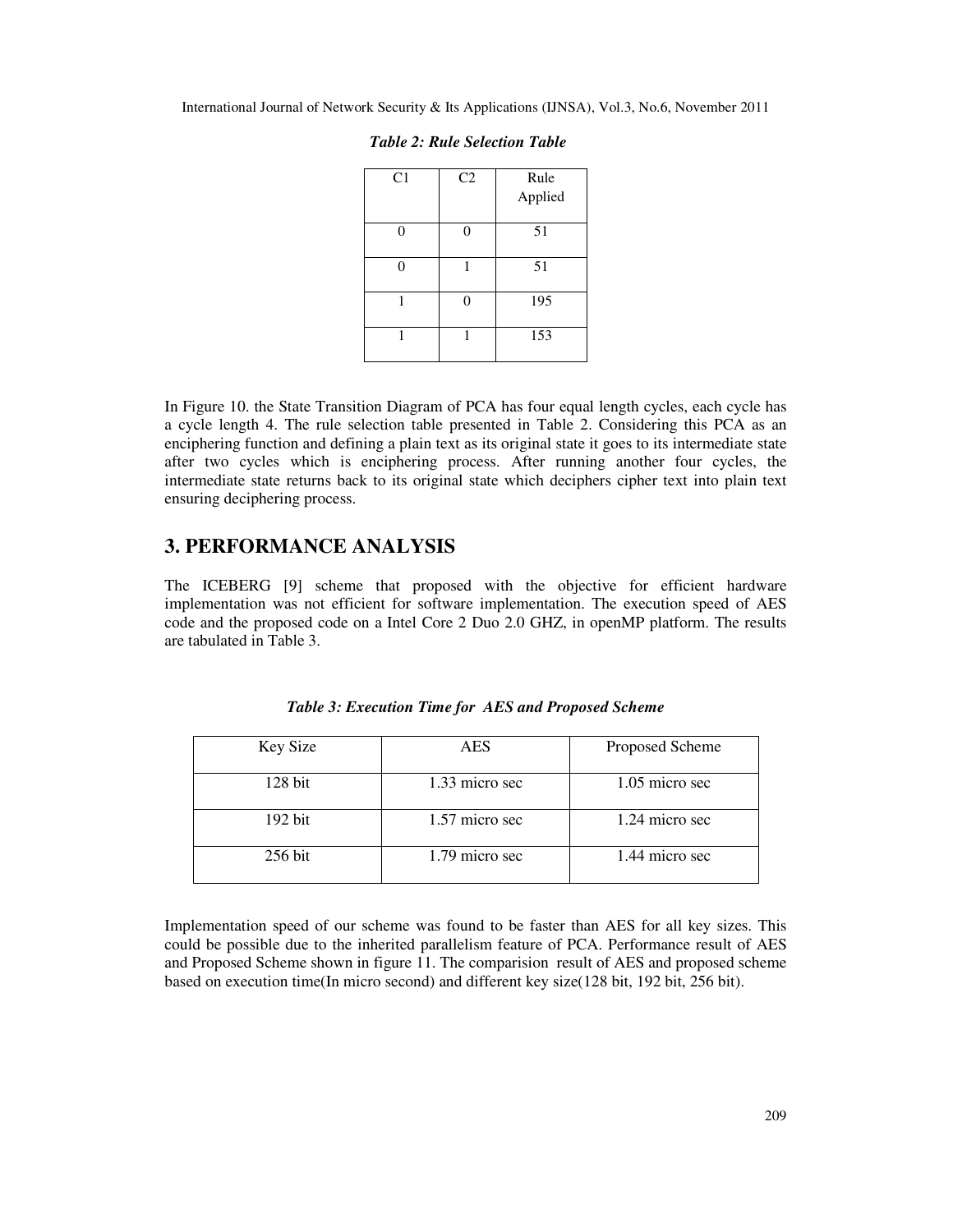

**Figure 11:** Comparision result of AES and Proposed Scheme

# **4. CONCLUSION**

The proposed model in this paper presents a parallel AES encryption algorithm which is based on Programmable Cellular Automata(PCA). PCA provides higher parallelism and simplification of software implementation. The AES Encryption algorithm is being implemented on a parallel platform (OpenMP) which ensures high encryption/decryption speed. The proposed model of this paper can be implemented on other parallel platform (other than OpenMP) which ensure more security with minimum processing time. Further development of a parallel AES encryption algorithm using two CA concepts PCA and Reversible Cellular Automata (RCA). In the PCA based efficient parallel encryption algorithm , the same cipher text may be generated from different plain text which is based on the different PCA rule configuration.

### **REFERENCES**

- [1] S. Wolfram, ( 2002) "A new kind of science", Wolfram Media.
- [2] W. Stallings,(2003) "Cryptography and Network Security", 3rd edition, Prentice Hall.
- [3] Guan P,(1987) " Cellular Automaton Public Key Cryptosystem", complex system 1, pp.51- 56.
- [4] S. Wolfram,(1985) "Cryptography with cellular Automata", pp.429-432. Springer.

[5] Petre Anghelescu, Silviu Ionita & Emil Safron(2007) "Block Encryption Using Hybrid Additive Cellular Automata", 7th International conference on Hybrid Intelligent Systems, IEEE.

- [6] F. Seredynski, P. Bouvry & Albert Y. Zomaya(2004), "Cellular Automata Computations and Secret Key Cryptography". Elsevier.
- [7] M. Seredynski & P. Bouvary(2005) "Block Cipher Based On Reversible Cellular Automata", New Generation Computing, pp. 245-258.,Ohmsha Ltd and Springer.

[8] A. Kundu, A.R. Pal, T. Sarkar, M. Banarjee, S. K.. Guha & D. Mukhopadhayay,(2008) "Comparative Study on Null Boundary and Periodic Boundary Neighbourhood Mulriple Attractor Cellular Automata for Classification", IEEE.

[9]. F. Standaert ,G. Piret, G.Rouvroy , J. Quisquater, & J. Legat,(2004) "ICEBERG: An involutional Cipher efficient for block encryption in reconfigurable Hardware", LNCS 3017. pp. 279-299. Springer Verlag.